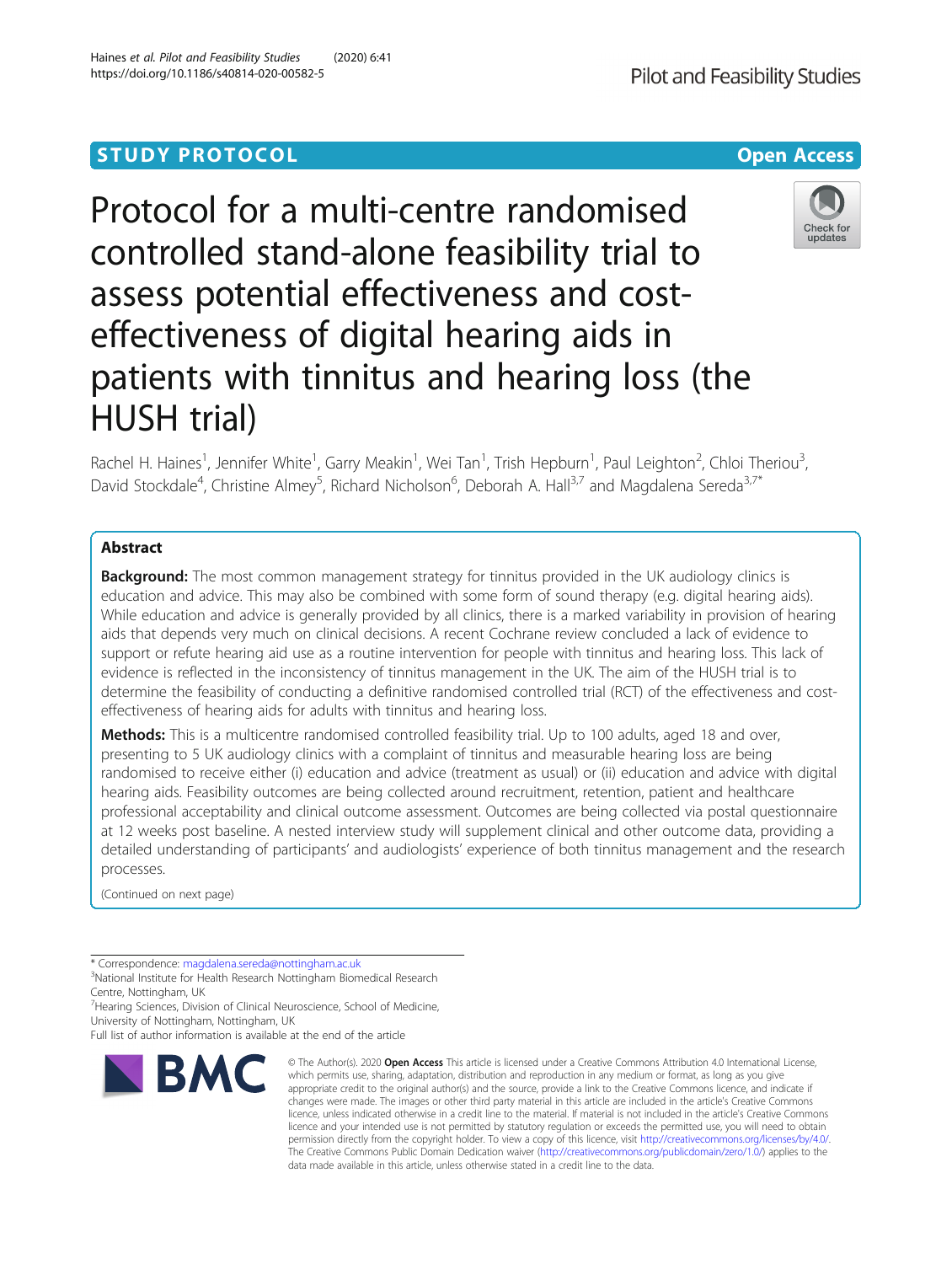## (Continued from previous page)

**Discussion:** This feasibility trial will help us to (i) determine if it is feasible to conduct a multicentre RCT comparing treatment as usual and treatment as usual plus digital hearing aids; (ii) optimise the design of a future definitive, multicentre RCT; and (iii) inform which outcome(s) is/are relevant for patients. This work presents an important first step in determining the effectiveness of hearing aids as a tinnitus management strategy.

Trial registration: ISRCTN, [ISRCTN14218416](http://www.isrctn.com/ISRCTN14218416). Registered on 30 July 2018.

Keywords: Protocol, Randomised controlled trial, Feasibility, Tinnitus, Hearing loss, Hearing aids, Outcomes

# Background

Tinnitus is defined as the perception of sound in the absence of an external source  $[1]$  $[1]$ . It is typically described by those who experience it as a ringing, hissing, buzzing or whooshing sound and is thought to result from abnormal neural activity at some point or points in the auditory pathway, which is erroneously interpreted by the brain as sound.

Tinnitus is a major problem. When defined as lasting for more than 5 min at a time, it has been shown to affect 12–30% of the adult population, with 3 to 31% reporting bothersome tinnitus [[2\]](#page-8-0). Age and hearing loss are both known pre-disposing factors. For example, the incidence of clinically bothersome tinnitus rises with increasing age [\[3](#page-8-0)], and it is estimated that tinnitus prevalence in people with hearing loss may reach 70–85% [[4](#page-8-0)– [6\]](#page-8-0). Many people with tinnitus experience symptoms that negatively affect the quality of life (including sleep disturbances, hearing difficulties, difficulties with concentration, social isolation and emotional difficulties including anxiety, depression, irritation or stress) and require clinical intervention [\[5](#page-8-0)].

Tinnitus represents a significant burden on healthcare services. In England, it is estimated that there are ¾ million primary care consultations per year with a primary complaint of tinnitus [\[7](#page-8-0)]. In the UK, care pathways include appointments with Ear Nose and Throat (ENT) and audiology specialists (in all combinations) [\[8](#page-8-0)]. Yet, currently, there are no National Institute for Health and Care Excellence (NICE) clinical guidelines for the management of tinnitus. The Department of Health Good Practice Guide [[9\]](#page-8-0) does provide some guidance on the commissioning of tinnitus services in the National Health Service (NHS). However, this is not evidencebased and it lacks specific recommendations on the provision of hearing aids for patients with tinnitus and hearing loss.

In the UK, the most common management strategy is education and advice. This typically includes, but is not limited to, explanations of tinnitus and its association with hearing loss, education about lifestyle factors that may have positive or negative effects on tinnitus, and a description of available management strategies [\[10](#page-8-0)]. Some audiologists may also combine education and advice with some form of sound therapy, which is the provision of electronic devices to amplify external sounds (e.g. hearing aids) or to produce sounds for therapeutic use (e.g. sound generators) [\[9](#page-8-0)]. While education and advice is generally provided by all clinics, there is a marked variability in the provision of devices (i.e. hearing aids) that depends very much on local or individual clinical decisions [\[11](#page-8-0)].

The primary function of a digital hearing aid is to amplify and modulate sound to make the sound more accessible and to aid communication. Using hearing aids in tinnitus management has been proposed as a useful strategy since the 1940s  $[12]$  $[12]$ , although the benefit reportedly varies and there is no clear consensus on when a person would or would not benefit from amplification [[13,](#page-8-0) [14\]](#page-8-0). A number of ways in which hearing aids may be beneficial for tinnitus have been suggested [[15\]](#page-8-0). Hearing aids can amplify environmental sounds and mask or provide a distraction from tinnitus. They can reduce listening effort and improve communication, which in turn can reduce the stress and anxiety commonly associated with tinnitus. Other possible mechanisms include physiological effects on tinnitus-related brain activity by 'recalibrating central gain' or preventing maladaptive plastic changes in the brain related to hearing loss. Alternatively, amplification may simply refocus attention on alternative auditory stimuli that are incompatible and unrelated to the tinnitus sound.

Despite these findings, there is no robust evidence that shows that hearing aids are more effective in alleviating tinnitus than education and advice alone. The Cochrane review of sound therapy for the management of tinnitus looked at the quality of current evidence of effectiveness of different forms of sound therapy for tinnitus [\[15](#page-8-0)]. There was no evidence to support the superiority of any form of sound therapy (including hearing aids) for tinnitus over waiting list control, placebo or education/information with no device. The review concluded that there is a lack of evidence to support or refute hearing aid use as a routine intervention for people with tinnitus and hearing loss. It called for further research to generate high-quality evidence for the effectiveness of different sound therapy options (including hearing aids) using rigorous methodology.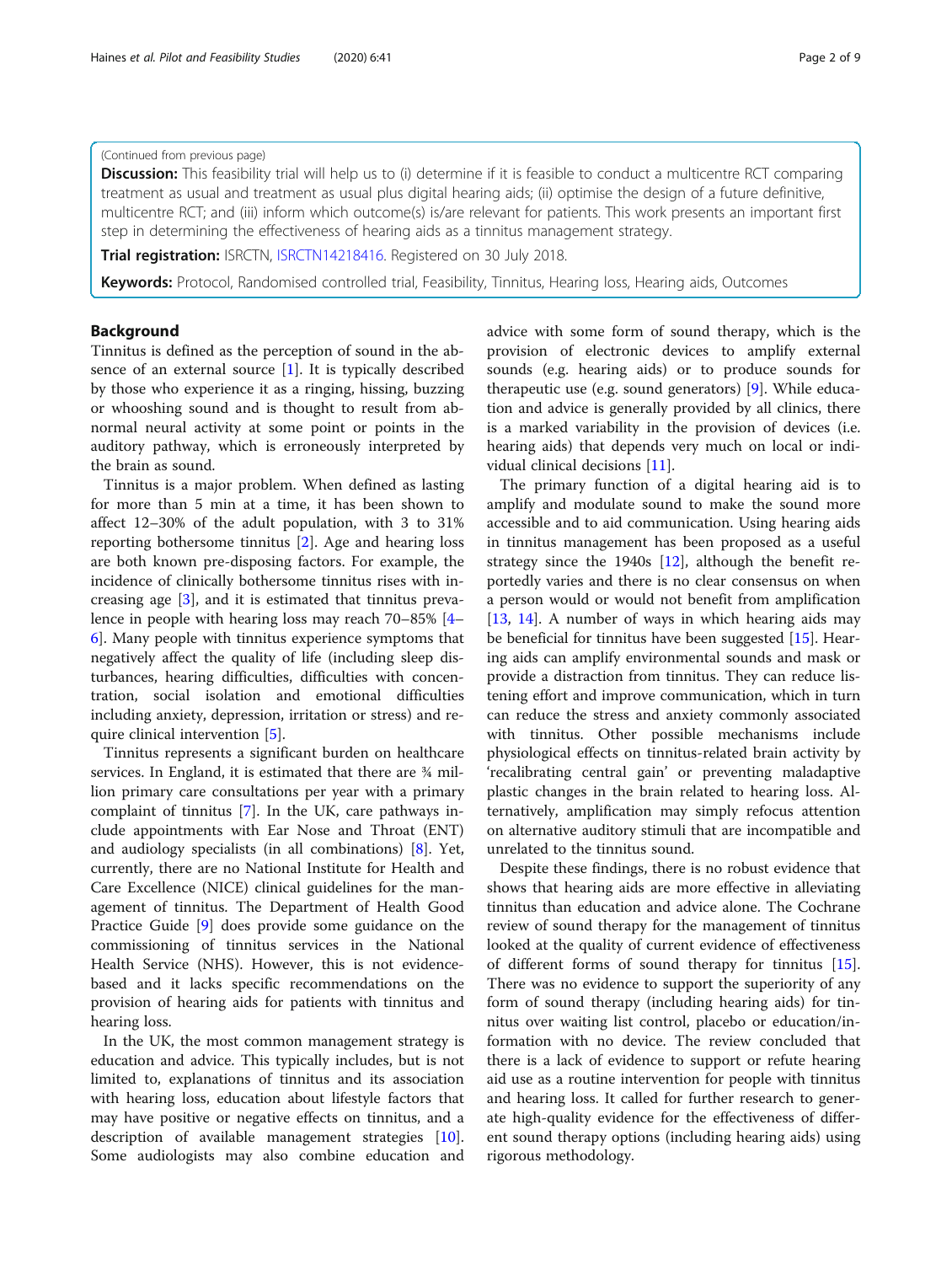In line with the above, there is no standard care pathway for patients presenting with a complaint of tinnitus. Decisions are influenced by the experiences or personal opinions of individual audiologists, such that patients currently get different care depending on which audiologist they see. A European review of clinical guidelines observed that differences include recommendations for sound therapy as a form of treatment for tinnitus distress [\[16](#page-8-0)]. A survey of UK audiology departments has shown that half of the clinicians have different candidacy criteria for fitting hearing aids for patients with and without tinnitus [\[11,](#page-8-0) [13,](#page-8-0) [17](#page-8-0)]. Patients with mild hearing loss and tinnitus are less likely to receive hearing aids as are those who do not report hearing difficulties, despite the fact that tinnitus annoyance can be as debilitating in people who have mild or more severe hearing loss as in those who do not report hearing difficulties [[18](#page-8-0)–[20](#page-8-0)]. Evaluating the effectiveness of digital hearing aids for tinnitus relief is known to be a priority research question for clinicians and patients as this was identified in the top ten outcomes from a James Lind Alliance (JLA) Tinnitus Priority Setting Partnership [\[21\]](#page-8-0).

The overarching objective of the present trial is to investigate the feasibility and acceptability of conducting a randomised controlled trial (RCT) comparing (i) education and advice (Treatment as Usual (TAU)) and (ii) TAU plus digital hearing aids, for the management of people with tinnitus and hearing loss.

To achieve this, objectives around recruitment, outcome assessment and acceptability have been defined. Addressing these objectives will (i) determine if it is feasible to conduct a multicentre RCT comparing TAU and TAU plus digital hearing aids; (ii) help to optimise the design of a future definitive, multicentre RCT; and (iii) inform which outcome(s) is/are most relevant for patients to guide the selection of a primary outcome for the definitive RCT.

# **Methods**

This trial is an open-label, two-arm, multicentre, randomised controlled feasibility trial with an economic evaluation and a nested interview study (Fig. [1\)](#page-3-0).

#### Setting and participants

Five NHS audiology departments representing a range of clinical settings and service sizes are recruiting to the trial. The participants are adults, aged 18 and over, presenting to the audiology clinic with a primary complaint of tinnitus. Depending on local care pathways, participants may have been referred by their GP or an ENT department. All participants must be willing to provide written informed consent and have a clinical diagnosis of tinnitus, with hearing loss, as defined by the assessing audiologist. Potential participants will be excluded on the basis of the following: tinnitus of a medically treatable origin, inability to communicate in written English, having started or stopped medication for anxiety/depression within the last 3 months, previous use of a hearing aid in the last 12 months or current use of any combination device or behind the ear sound generator. A combination device is a digital hearing aid that also functions as a sound generator.

## Intervention

Both groups receive TAU, which, depending on local practice, may consist of any combination of the following: explanations of tinnitus and its association with hearing loss, education about lifestyle factors that may have positive and negative effects on tinnitus and explanation of available management strategies and different levels of counselling depending on patient need. For the purposes of the trial, TAU must not include the prescription of any combination device or at-ear sound generator and, for the control arm, must not include the provision of hearing aids.

In addition to TAU, the intervention group is also fitted with a digital hearing aid according to standard procedure. The hearing aid used must be CE marked and approved for use in the NHS and by local site for its intended purpose. The fitting audiologist should make a clinically appropriate daily usage recommendation, which is recorded by the audiologist using pre-defined categories (< 1 h per day,  $\geq$  1 to < 4 h per day,  $\geq$  4 to < 8 h per day,  $\geq$  8 h per day). Adherence is checked by comparing participant reported usage at 12 weeks to the audiologist recommended usage.

#### **Outcomes**

Outcomes for the feasibility trial have been separated into those that determine the feasibility and acceptability of a large definitive trial and patient-reported outcome measures (PROMs). As the core outcome set for tinnitus is still under development [\[22](#page-8-0), [23](#page-8-0)], there is no consensus on which PROM should be used as the primary outcome in a definitive trial. Therefore, in this feasibility trial, a range of PROMs have been used to inform the choice of the primary outcome for the definitive trial.

#### Feasibility outcomes

- Recruitment: Outcomes to assess whether it would be possible to recruit to a definitive trial.
	- Proportion of patients eligible for the trial, patient and clinician views of the treatment options and barriers to screening and recruitment, number and proportion of patients recruited and randomised, characteristics of recruited patients, hearing aid adherence, trial retention, completeness of the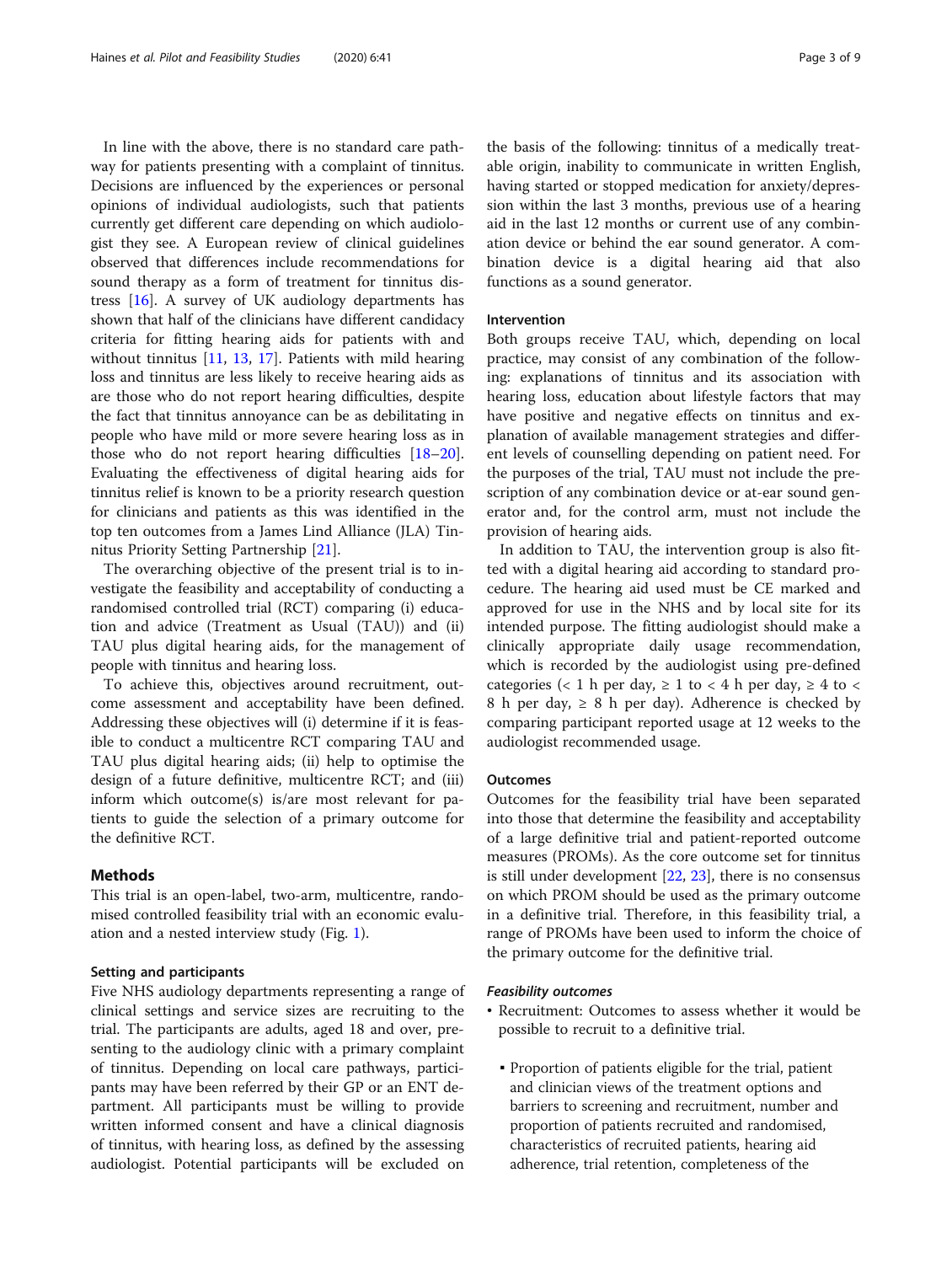<span id="page-3-0"></span>

collected data, components of TAU used across sites, hearing aid fitting parameters, mechanisms to capture re-referral rates.

- Acceptability: Outcomes to assess whether participants and clinicians would find the interventions and trial design acceptable.
- Feedback from participants and clinicians regarding experience with the trial (e.g. conduct, design, treatments) and opinions of the intervention.
- Hearing aid adherence
- Outcome assessment: Outcomes to help identify the most appropriate primary outcome for a definitive trial.
- Participant opinion of relevance of self-reported outcome measures; Distribution of patient-reported outcome measures; estimation of clinically important differences
- Safety: Capturing exacerbation of symptoms and adverse event monitoring to assess the feasibility of safety data capture for a definitive trial.
- Healthcare resource use questionnaire to assess the feasibility of capturing health economic data

# Patient-reported outcome measures

All PROMS are collected at baseline and 12 weeks to measure changes between the two time points in the following:

• Tinnitus symptom severity, measured with the Tinnitus Functional Index (TFI) [\[24\]](#page-8-0)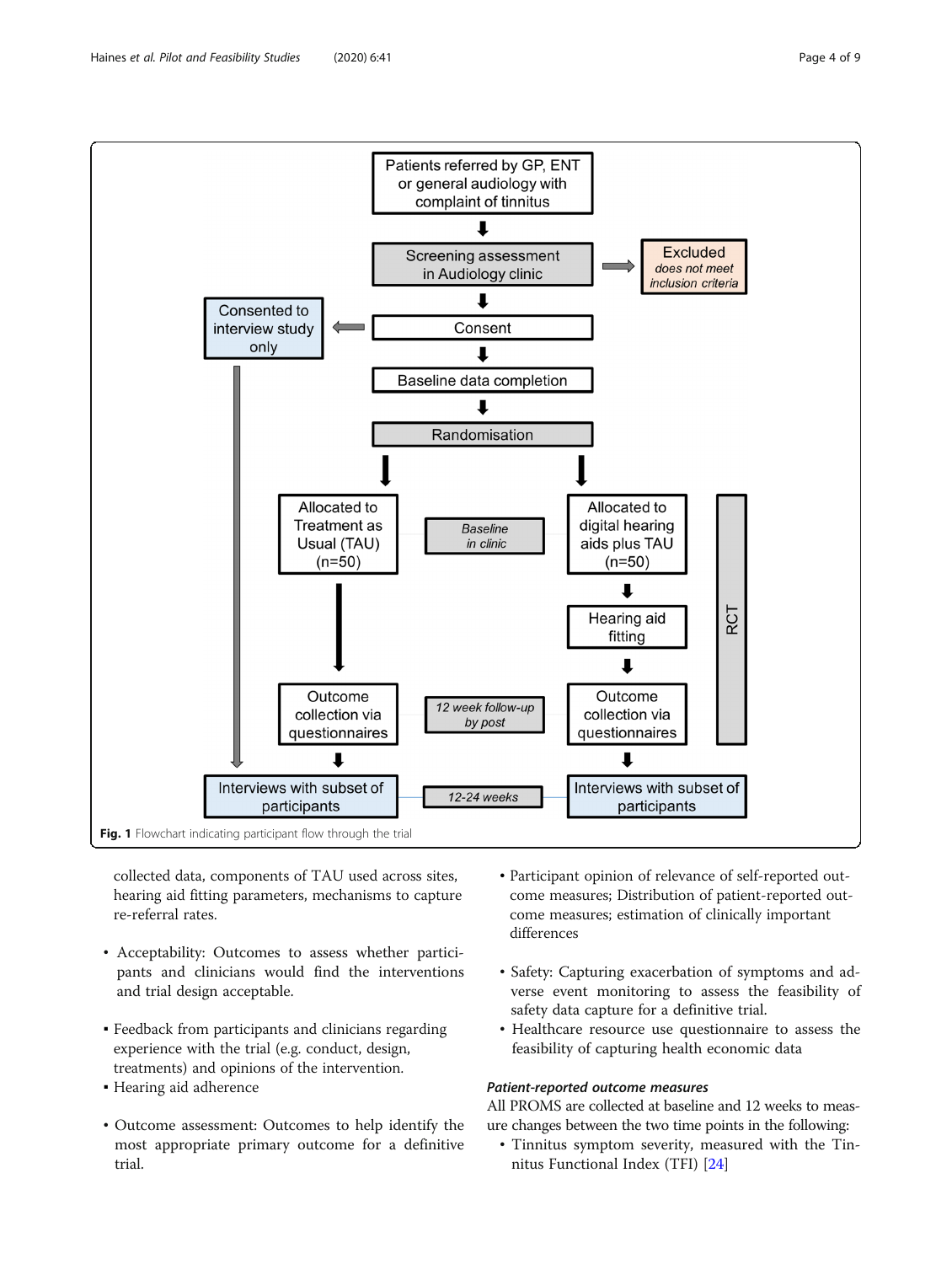- Effects of hearing impairment on emotional and social adjustment, measured with the Hearing Handicap Inventory for the Elderly (HHIE) [\[25](#page-8-0)]
- General health status and health-related quality of life, measured with the Health Utilities Index Mark 3 (HUI3) [\[26](#page-8-0)]
- Depression and anxiety, measured with the Hospital Anxiety and Depression Scale (HADS) [[27\]](#page-8-0)
- The outcomes that the patient considers the most important on one or two symptoms related to tinnitus that they are seeking help with, measured with the Measure Yourself Medical Outcome Profile (MYMOP2) [[28\]](#page-8-0)
- Health-related quality of life, measured with the EQ-5D-5L [[29](#page-8-0)]
- Participant-reported improvement in tinnitus and hearing (Global Rating of Change Score): measuring participant reported change in tinnitus using a 7 point Likert scale to the questions: (1) All things considered, how is your overall tinnitus condition now, compared to 3 months ago? (2) All things considered, how is your overall hearing now, compared to 3 months ago? For both questions, response options are 'much improved', 'moderately improved', 'slightly improved', 'no change', 'slightly worse', 'moderately worse' or 'much worse'.

## Randomisation allocation, concealment and blinding

Randomisation (1:1 ratio) to the two trial arms uses a minimisation algorithm, minimising by trial site, tinnitus symptom severity and degree of hearing loss. Tinnitus symptom severity is categorised on three levels informed by TFI data acquired in the baseline clinic appointment (mild 0–28, moderate 29–65, severe  $\geq$  66 [[30\]](#page-8-0)), and the degree of hearing loss is categorised on two levels based on pure tone average of air-conduction thresholds at 0.5, 1, 2, 4, 6 and 8 kHz ( $\leq$  40 dB,  $>$  40 dB), measured no more than 6 months prior to the date of randomisation.

## Study procedures

Potential participants are screened from upcoming tinnitus clinic lists and the participant information sheet is sent in the post. Further eligibility screening takes place at the beginning of the routine care appointment, and the audiologist approaches the patient during their clinic visit if they are eligible for the trial. If written informed consent is provided after speaking further with the audiologist, site staff randomise the individual participant via a secure Web-based electronic randomisation system developed and maintained by the Nottingham Clinical Trials Unit (NCTU). Allocation determines which treatment(s) the clinician proceeds to offer the participant during the routine care appointment. If the participant is randomised to the intervention arm, the hearing aid may be fitted at a separate appointment (up to 4 weeks post randomisation).

During the 12-week treatment phase, participants may withdraw from the trial intervention but remain in the trial for the purpose of providing follow-up data only. All participants receive a questionnaire pack in the mail at 12 weeks post randomisation for the collection of trial outcomes. Participants have a 1-month window to return the completed questionnaire. To maximise retention, trial management staff start to chase noncompleted questionnaires around 2 weeks after first sending. Questionnaire reminders are communicated to participants via post, email, text and telephone. Trial participants re-integrate the local standard care pathway upon conclusion of their involvement in the trial and may request to be reassessed at that time by their local clinic.

The structure of the trial and the timing of enrolment and assessments are detailed in Table [1.](#page-5-0) Audiometry and TFI must be collected prior to randomisation to enable stratification.

## Blinding

Blinding of treatment allocation is not possible for the clinician or the participant, as hearing aids are offered only to the intervention group. The trial statistician, health economist and chief investigator are blinded to all treatment allocations. The trial management staff are also unblinded to treatment allocation in order to send out the appropriate version of the 12-week follow-up questionnaire.

#### Data collection and management

All data and participant contact details are treated confidentially and held on two separate secure University of Nottingham servers with restricted and passwordprotected access. Data checks are undertaken in line with the data management plan, and the manual entry of all audiogram data is centrally crosschecked with a screenshot of the audiograms to ensure accurate entry.

Regular central monitoring activities are undertaken by the NCTU, and sites are monitored in accordance with the data monitoring plan. Audits will take place at the request of the sponsor or regulatory authorities.

## Sample size

Since this is a feasibility trial, a formal calculation was not appropriate. The trial aims to randomise 100 participants over 12 months from five recruiting centres to explore feasibility parameters such as methods of recruitment and recruitment and retention rates in different types of centres. This sample size will enable estimation of a retention rate of greater than 80% to within 8% points of the true value with 95% confidence.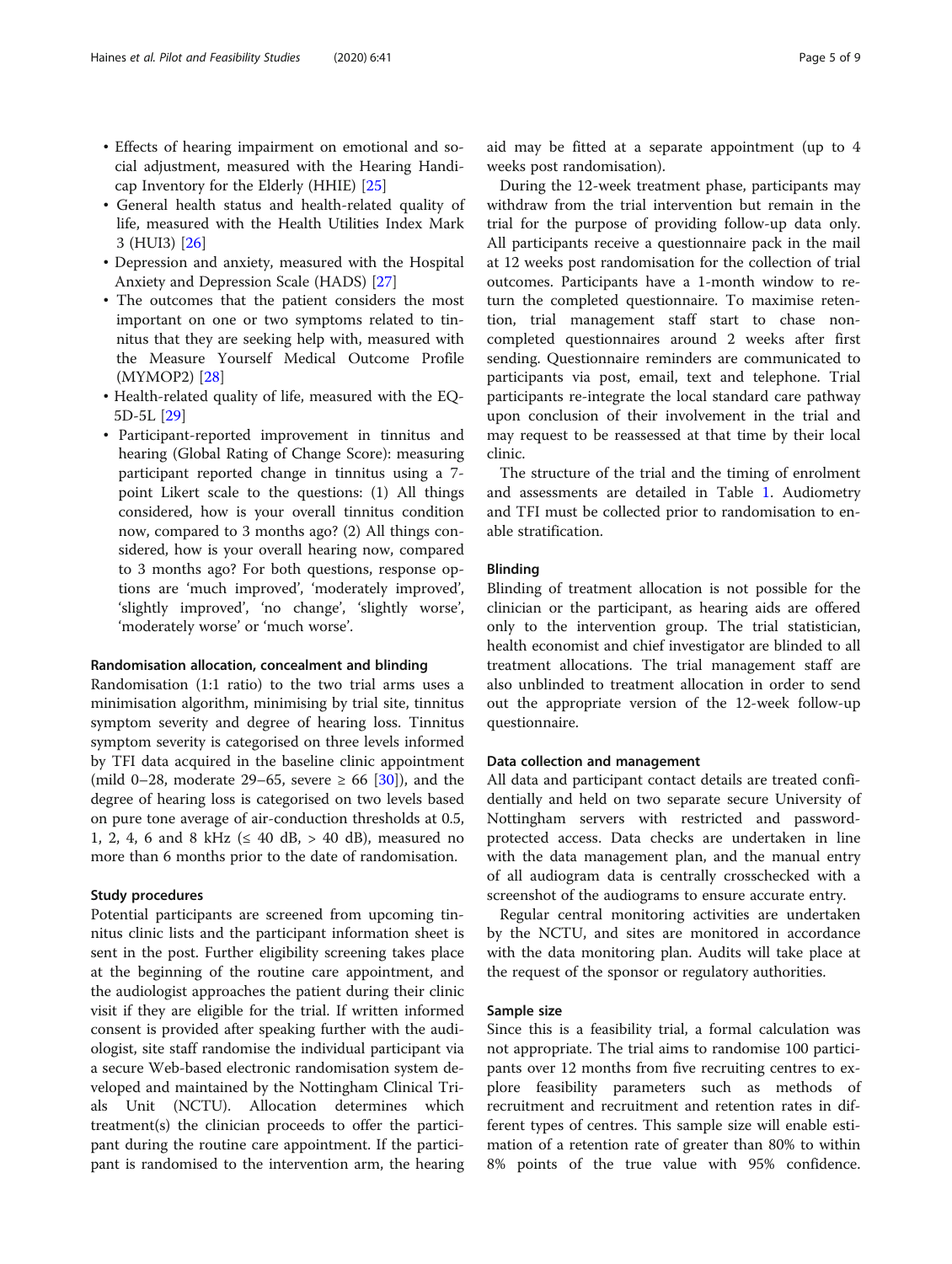## <span id="page-5-0"></span>Table 1 Summary of assessments

|                                          | Trial period        |                   |                                                                 |
|------------------------------------------|---------------------|-------------------|-----------------------------------------------------------------|
|                                          | Baseline            | 12-week follow-up | Participant interviews (within 1 month of follow-up completion) |
| <b>Enrolment</b>                         |                     |                   |                                                                 |
| <b>Eligibility screen</b>                | X                   |                   |                                                                 |
| Informed consent                         | Χ                   |                   |                                                                 |
| Randomisation                            | $\mathsf X$         |                   |                                                                 |
| <b>Assessments</b>                       |                     |                   |                                                                 |
| <b>Baseline characteristics</b>          | X                   |                   |                                                                 |
| <b>Audiometry</b>                        | ${}^{\rm a} \times$ |                   |                                                                 |
| Hearing aid specification                | $^{\rm b}$ X        |                   |                                                                 |
| <b>Hearing aid fitting</b>               | $\infty$            |                   |                                                                 |
| <b>TFI</b>                               | $\times$            | $\times$          |                                                                 |
| <b>HHIE</b>                              | $\times$            | $\times$          |                                                                 |
| HU <sub>13</sub>                         | $\times$            | $\times$          |                                                                 |
| <b>HADS</b>                              | $\times$            | X                 |                                                                 |
| MYMOP2                                   | X                   | X                 |                                                                 |
| <b>EQ-5D-5L</b>                          | X                   | $\times$          |                                                                 |
| Healthcare resource use                  | $\times$            | $\times$          |                                                                 |
| Hearing aid adherence                    | X                   | $\times$          |                                                                 |
| Safety reporting                         |                     | X                 |                                                                 |
| Global rating of change score            |                     | $\times$          |                                                                 |
| <b>Experience of tinnitus management</b> |                     |                   | X <sup>de</sup>                                                 |
| Experience of research process           |                     |                   | X <sup>de</sup>                                                 |

<sup>a</sup>Hearing thresholds measured no more than 6 months prior to baseline may be reused

<sup>b</sup>For those randomised to receive a hearing aid

c May take place at baseline or at a second fitting appointment. Fitting should take place ideally within 2 weeks up to a maximum of four from the time of the first visit

<sup>d</sup>A subset of participants and audiologists only

eFor patients who consent to taking part in the interviews only, interviews for those selected will take place within 1 month of consent. Audiologist interviews will take place towards the end of the recruitment period of the trial

Together with information from qualitative interviews and the information collected about PROMs which will inform the primary outcome and sample size for a future trial, this should provide sufficient to determine feasibility for a future definitive trial.

## Planned analyses

For this feasibility trial, there are no stopping rules defined or formal interim analysis planned. The planned final analysis will take place when all data relating to all outcomes have been collected, the database has been locked and the treatment codes revealed.

The analysis and reporting of the trial will be in accordance with the Consolidated Standards of Reporting Trials (CONSORT) [[31\]](#page-8-0) and the CONSORT extension for randomised pilot and feasibility trials [\[32](#page-8-0)]. A full statistical analysis plan (SAP) will be developed and finalised prior to database lock. Following the CONSORT guidelines, a flow diagram showing the numbers of people referred, approached and screened, eligible,

consented and randomised (with reasons for exclusions) will be produced.

Recruitment rates at sites will be summarised using appropriate statistics. Completeness of data collection at baseline and 12 weeks will be summarised by trial arms. Descriptive summaries of outcome data at baseline and 12 weeks will be presented. Formal statistical testing for between-arm comparisons will not be performed; however, differences between arms may be presented with 95% confidence intervals where appropriate. The number and proportion of participants who underwent each allocated procedure will also be summarised by trial arms.

## Analyses for selection of potential primary outcome

Investigation of PROMs will be performed independently of the treatment group. The total scores at baseline and 12 weeks will be summarised for the five PROMs (TFI, HHIE, HUI3, HADS and MYMOP2) listed in the 'Patient-reported outcome measures' section. The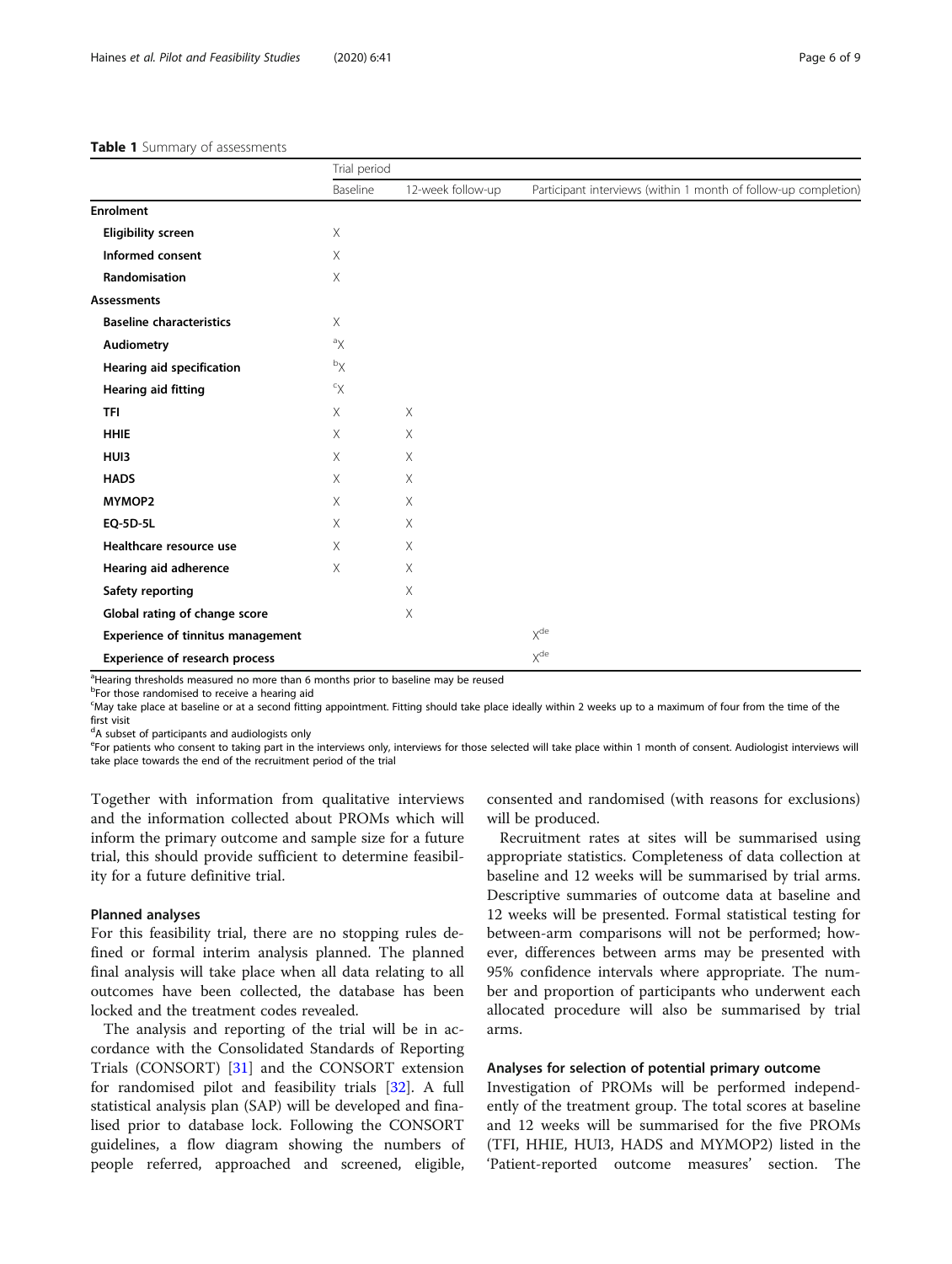change from baseline for PROM scores will be calculated and summarised at 12 weeks.

A global improvement question will be answered at 12 weeks. PROM scores for participants who answered "slightly improved" or "moderately improved" will be used as an anchor to investigate the smallest difference that the participants perceive to be beneficial.

Minimum clinically important effects for each PROM will be estimated using three anchor-based responsiveness statistics: (i) standardised response mean (SRM), (ii) effect size (ES) and (iii) Guyatt's Responsiveness Index (GRI). This analysis, along with patients' views on the relevance of PROMs to their tinnitus (captured as a part of the questionnaires and nested interviews), will guide the choice of relevant PROMs for use in a definitive trial of treatment of tinnitus.

# Economic evaluation

An exercise in health economic evaluation is being undertaken in the trial. The objectives of this work are to (i) determine whether key resource use and health-related quality of life (HRQoL) can be obtained from data collected remotely from participants, (ii) identify unit costs from secondary sources to attach to the resource use, (iii) design and test a cost pro forma for participants to complete, (iv) execute the steps necessary for a cost-utility analysis to determine whether TAU combined with digital hearing aids is likely to produce a feasible cost-effectiveness analysis and (v) explore the variables that indicate uncertainty.

The economic evaluation will explore the feasibility of collecting HRQoL and resource use data. The HUI3 was administered before and after the intervention for the calculation of HRQoL.

Data analysis for a preliminary cost analysis will be performed to explore incremental cost differences between the two trial arms. Quality-adjusted life-years (QALYs) with available data will be determined using the 'area under the curve' approach. This data will be explored in relation to costs.

## Stakeholder interview study

A nested interview study is being conducted alongside the feasibility trial. The purpose of this study is to (i) assess feasibility and acceptability of trial processes, (ii) assess feasibility and acceptability of the intervention (for both participants and clinicians) and (iii) to consider patient-reported outcome from the perspective of trial participants. Information will be gathered in a series of semi-structured interviews, which will be undertaken face-to-face or via telephone depending on the participants' preference. Trial participants will consent separately for the interview study.

Approximately 30 participants will be interviewed after their 12-week treatment period has passed. Participants will be selected purposively to capture a range of different experiences and treatment outcomes. A small number of interviews ( $n < 10$ ) will also be carried out with those who declined to take part in the trial to explore barriers to recruitment. These interviews will take place within 1 month of being approached about trial participation. After recruitment activities have ceased, approximately 10 clinical staff will be interviewed to review their experience of the trial in terms of participant recruitment and integrating the research within clinical care.

With the participants' consent, data will be recorded and transcribed in full. Otherwise, written notes will be used. All interview data will be analysed using a framework approach [[33](#page-8-0), [34](#page-8-0)]. Data analysis will be supported by lay members of the research group, and output from the data analysis will be used to generate recommendations for the subsequent definitive trial.

## Trial oversight

Oversight is provided by the Trial Steering Committee (TSC) which comprises an independent chair and two independent members (including one patient representative). The TSC will also contribute to the final assessment for feasibility. Further details can be found in the acknowledgements. A separate data monitoring committee is not required due to the very low risk associated with the intervention; this function is be covered by the TSC.

## Assessment of feasibility

There are few examples of multi-centre RCTs in UK audiology clinics on which to inform the setting of predefined thresholds for specific feasibility outcomes. Upon the recommendation of the TSC, an adaptation of the feasibility assessment proposed by Thyer et al. [[35](#page-8-0)] will be used to determine whether a fully powered randomised trial will be feasible. This will be assessed using both the quantitative and qualitative data gathered within the context of the present trial.

The feasibility study will be deemed successful if:

- 1. Eighty per cent of recruitment target is achieved.
- 2. Number of sites retained, number of site achieving recruitment target, study consent and retention rates and proposed sample sizes, indicate delivery of the full RCT is plausible within a 5-year study period.
- 3. Participants and clinicians report acceptability of the trial.

The Trial Management Group and TSC will consider the above criteria, resulting in one of the following outcomes:

- 1. Stop: definitive RCT not feasible;
- 2. Go: optimise design based on feasibility findings; apply for funding of a definitive RCT.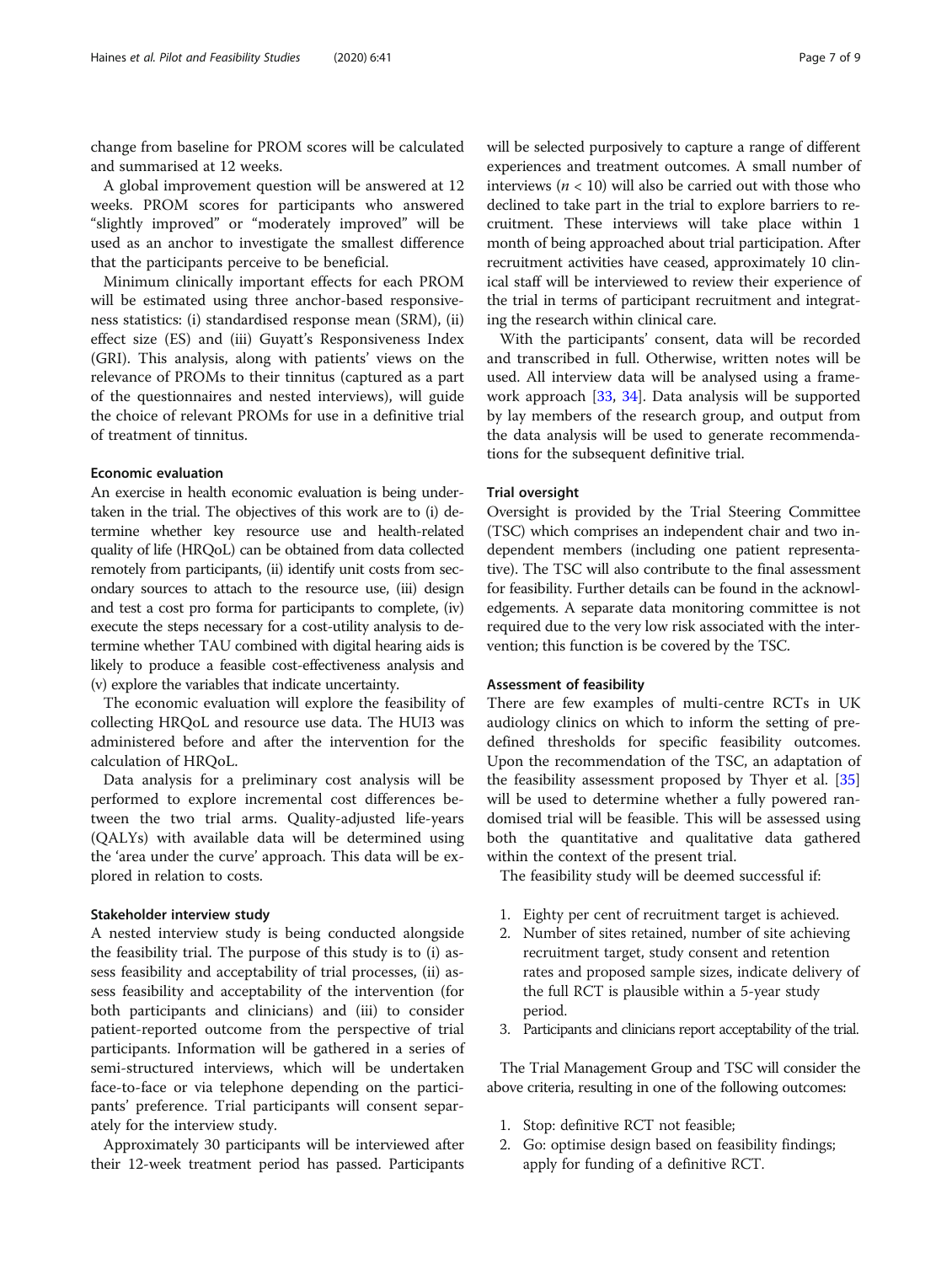# **Discussion**

Without a standard care pathway across the UK for the management of tinnitus, we have chosen to undertake a feasibility trial to inform the design of a future definitive RCT to assess the effectiveness and cost-effectiveness of digital hearing aids in patients with tinnitus and hearing loss. We anticipate that this trial might present a number of methodological challenges as there have been relatively few previous large-scale RCTs engaging audiologists within UK audiology clinics; at least one largescale RCT (of an investigational medicinal product) has reported the need to adjust procedures, recruitment and screening methods to meet targets [[36\]](#page-8-0). Work still needs to be undertaken to help audiology clinics embed highquality trials alongside their clinical practice. This present feasibility trial is a further step towards strengthening the culture of RCT research within this group of healthcare professionals.

The outcomes of this trial will provide the Trial Management Group and Trial Steering Committee with the data to determine if it is feasible to conduct a multicentre RCT comparing TAU and TAU plus digital hearing aids and to inform the best design of this future definitive RCT. This trial will also help to refine which outcomes would be most suitable for the definitive trial, and importantly to define which of the existing outcome instruments is most relevant to patients, and as such should be used as the primary outcome. This work is being carried out alongside work to define a core outcome set for earlyphase clinical trials of sound-based interventions for chronic subjective tinnitus in adults [[22](#page-8-0), [23\]](#page-8-0).

If the present trial shows that a definitive trial is feasible, the data gathered in the future trial can ultimately be used to facilitate evidence-based NHS commissioning and clinical practice in audiology and to ensure that provision of hearing aids for tinnitus will be informed by high-quality research evidence promoting equal access to management options and current technology for all tinnitus patients. We see the HUSH Feasibility Trial as an essential and valuable methodological step towards future research that will provide the needed evidence base for the clinical efficacy and cost-effectiveness of hearing aids as a tinnitus management strategy.

## Current trial status

Protocol version 1.2 4 September 2018. Recruitment opened on 15 October 2018 and will continue for a period of 12 months.

#### Abbreviations

CRN: Clinical Research Network; EQ-5D-5L: Euroqol-5D-5L; GP: General practitioner; HRA: Health Research Authority; NCTU: Nottingham Clinical Trials Unit; NHS: National Health Service; NICE: [National Institute for Health and](https://www.nice.org.uk/) [Care Excellence](https://www.nice.org.uk/); NIHR: National Institute for Health Research; NRES: National Research Ethics Service; QALY: Quality-adjusted life year; TSC: Trial Steering Committee

#### Acknowledgements

The trial Sponsor is the Nottingham University Hospitals NHS Trust ([ResearchSponsor@nuh.nhs.uk](mailto:ResearchSponsor@nuh.nhs.uk)), and the trial is being managed through the Nottingham Clinical Trials Unit (NCTU). Additional audiologist support has been provided by the NIHR Clinical Research Networks. The trial management group are RHH, MS, TH, JW, RN, PL, and WT. The independent members of the trial steering committee are Professor Kevin Munro (University of Manchester), Martyn Lewis (Keele University) and Anna Frost (PPI). Additional NCTU staff involved in the trial are GM (Trial Manager responsible for trial set-up), Daniel Simpkins (Senior Data Manager NCTU), Charlotte Gidman (Data Coordinator NCTU) and Keith Whitaker and Chris Rumsey (Database Developers NCTU). Clare Jackson (NIHR Research Design Service East Midlands) is undertaking the interviews for the substudy. Recruiting centres are the Nottingham University Hospitals NHS Trust, Richard Nicholson (PI); Sherwood Forest Hospitals NHS Foundation Trust, Michelle Booth (PI); Cardiff and Vale University Health Board, Dr. Deepak Rajenderkumar (PI); Chesterfield Royal Hospital NHS Foundation Trust, Deborah Farr (PI); and Sheffield Teaching Hospitals NHS Foundation Trust, Professor Jaydip Ray (PI).

#### Authors' contributions

All authors contributed to the HUSH trial protocol. RHH and MS wrote the manuscript for the protocol publication with comments and revisions from all other authors, who approved the final version. The authors read and approved the final manuscript.

#### Funding

This project was funded by the National Institute for Health Research (NIHR) Research for Patient Benefit Programme (reference number PB-PG-0816- 20014). MS is funded through the British Tinnitus Association Senior Research Fellow/Head of Research Fellowship. DH is an NIHR Senior Investigator. The views expressed are those of the authors and do not necessarily reflect those of the NHS, the NIHR or the Department of Health and Social Care.

#### Availability of data and materials

Data sharing is not applicable to this article as no datasets were generated or analysed during the current study. The full trial protocol and all study documentation including information sheets, consent forms, questionnaires and other data collection forms will be made available with the publication of the final trial report.

Final trial results will be written up and published by the trial team. Lay summaries will be sent to trial participants and relevant patient and publicfacing groups. No professional writers will be used for any dissemination activities.

#### Ethics approval and consent to participate

The trial was approved by the NRES Committee West Midlands – Black Country (REC reference 19/WM/0153) on July 6, 2018, prior to the start of recruitment. All participants give their full consent before being enrolled in the trial. The trial has sought two non-substantial amendments for minor clarification changes to the protocol (HRA approval 26 September 2018) and questionnaire (HRA approval 16 October 2018).

#### Consent for publication

Not applicable

#### Competing interests

The authors declare that they have no competing interests.

#### Author details

<sup>1</sup>Nottingham Clinical Trials Unit, University of Nottingham, Nottingham, UK <sup>2</sup> Centre of Evidence Based Dermatology, University of Nottingham Nottingham, UK.<sup>3</sup>National Institute for Health Research Nottingham Biomedical Research Centre, Nottingham, UK. <sup>4</sup>British Tinnitus Association, Sheffield, UK. <sup>5</sup>PPI Representative, Leicester, UK. <sup>6</sup>Nottingham University Hospitals NHS Trust, Nottingham, UK. <sup>7</sup> Hearing Sciences, Division of Clinical Neuroscience, School of Medicine, University of Nottingham, Nottingham, UK.